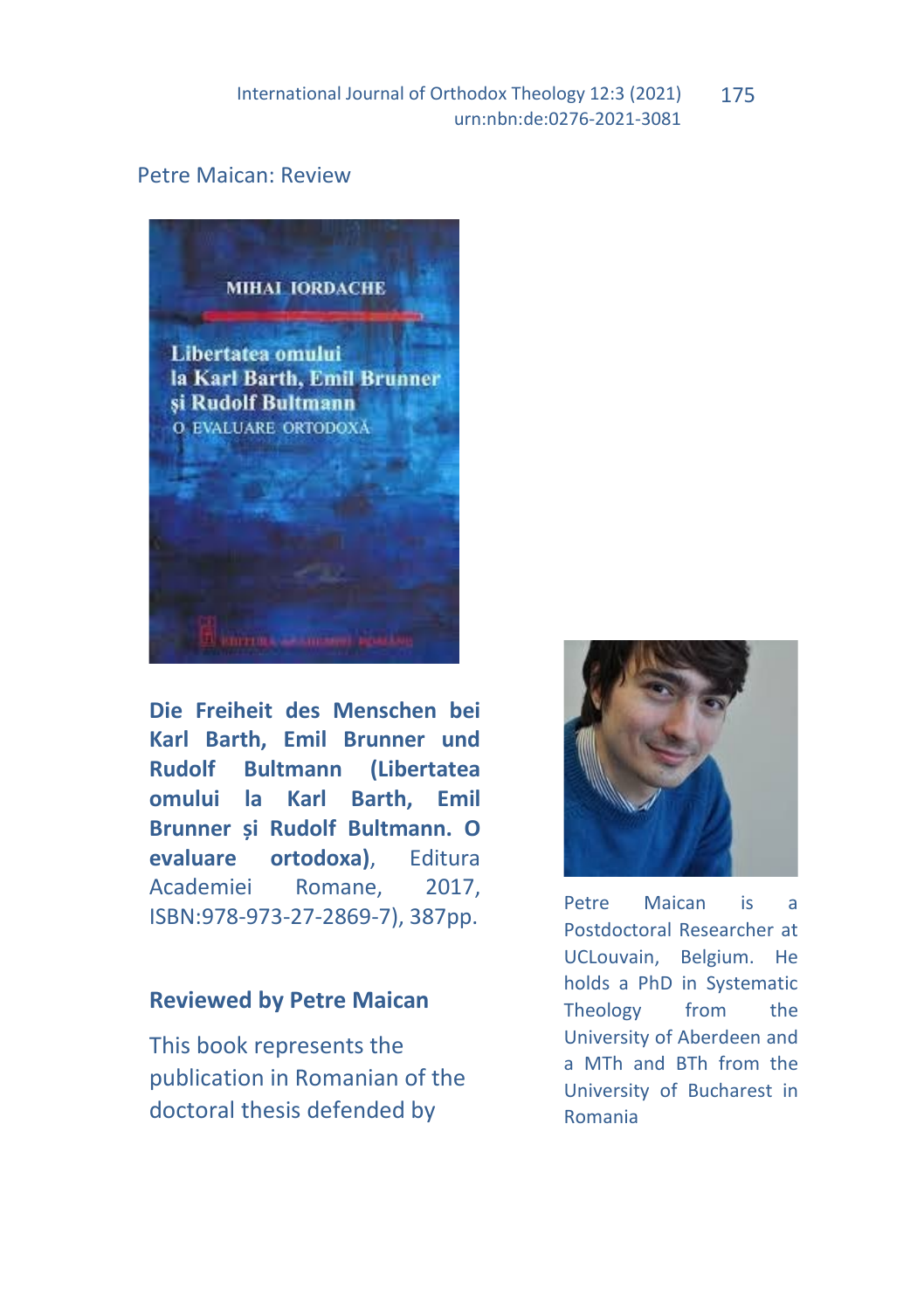Rev. Mihai Iordache at the University of Bucharest. Its goal is to provide an Orthodox evaluation of the notion of freedom as it is found in the works of Karl Barth, Emil Brunner and Rudolf Bultmann (p. 15). The structure of the book follows the classical format: in the first chapter the reader is introduced to the Reformation – the common root from which all three theologians derive their views – then each of them is discussed separately. The chapters are divided in three parts: one providing biographical details, one discussing their anthropology and another their concept of freedom. The Orthodox comments are peppered throughout the chapter and recapitulated at the end.

The first chapter offers a succinct presentation of the context of the Reformation and the notion of freedom in its three foundational figures: Martin Luther, Jean Calvin, and Ulrich Zwingli. Although Iordache does not have the space for a detailed engagement with all of them, he notices quite justly that the main paradigm defining their thinking is that of obedience. The Christian is free only inasmuch as he or she obeys God. The second chapter discusses the conception of freedom in Karl Barth. Iordache points out that Barth assumes the legacy of the Reformation, defends its understanding of freedom as obedience to the Word of God. For the author, this position is incompatible with Orthodox teaching. The biggest difference between the two conceptions being that for the latter, freedom leads the human being to God where it finds fulfilment within one's self-sacrificial love for God (p. 150). According to Iordache, Emil Brunner suffers from the same flaw as Barth; he denies free will and defines freedom only in terms of obedience. Even if Brunner nuances his position by linking obedience with notions such as love and beauty, Iordache is not fully convinced by the resonance of this approach with the Orthodox tradition. For Iordache, freedom and obedience remain irreconcilable (p. 272). The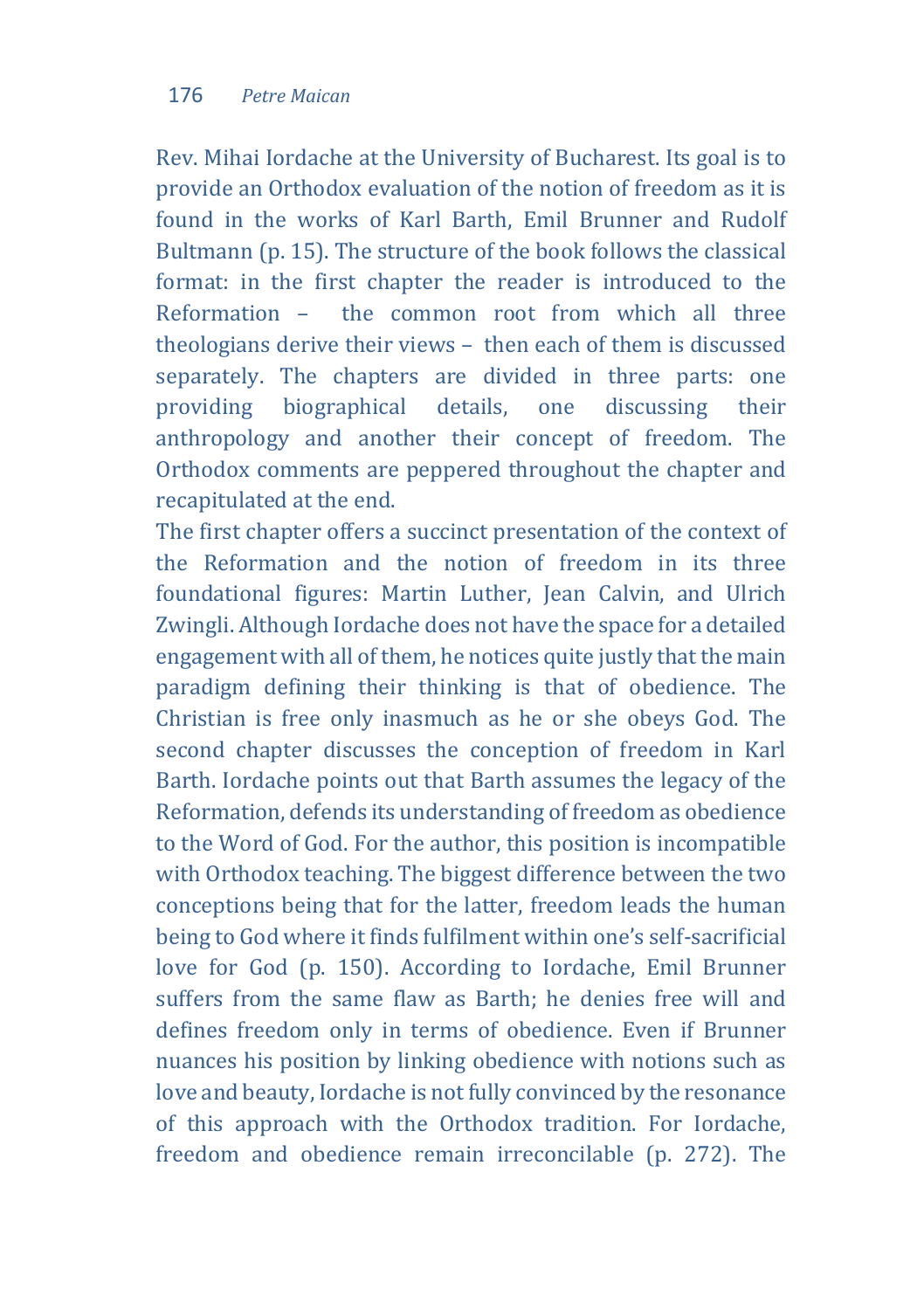*Review: Die Freiheit des Menschen bei Karl Barth, Emil Brunner und Rudolf Bultmann (Libertatea omului la Karl Barth, Emil Brunner și Rudolf Bultmann. O evaluare ortodoxă)* 177

fourth chapter looks at Rudolf Bultmann's interpretation of freedom and free will. Bultmann has much in common with the other two interlocutors. Like Barth and Brunner, Bultmann connects freedom with responsibility, but for him responsibility extends beyond the ethical, into political and even historical level (pp. 300-302). This view of responsibility is compared with that found in some of Dostoyevsky's writings and evaluated as very close to the Orthodox spirit (303-304). Still, the unbridgeable difference with the Orthodox remains Bultmann's commitment to the red line of the Reformation, namely that the unconditional obedience to God is the sign of the freedom Christians gained through their faith (p. 307, 313). Iordache insists again that for the Orthodox tradition, free will exists before the declaration of their faith in Christ (p. 314).

The book is well documented and well written, the reader even being pleasantly surprised to come across evocative passages such as the description of the city of Basel in the second chapter. In addition to its stylistic virtues, the book is to be commended for introducing the Romanian Orthodox reader to the lives and works of some of the most important Protestant theologians of the twentieth century. If echoes of Barth are to be found in the writings of Father Dumitru Stăniloae and even in some recent PhD theses, this is not the case with Brunner and Bultmann, whose reception in Romanian Orthodox theology remains limited.

Moreover, Iordache should also be praised for the nuanced way in which he presents the teaching of the three theologians. This is most evident in the case of Bultmann where he resists the temptation of reducing Bultmann's position to his theory a demythologisation.

To me it seems that the only critique to be raised could be formulated from the perspective of non-Orthodox readers. For